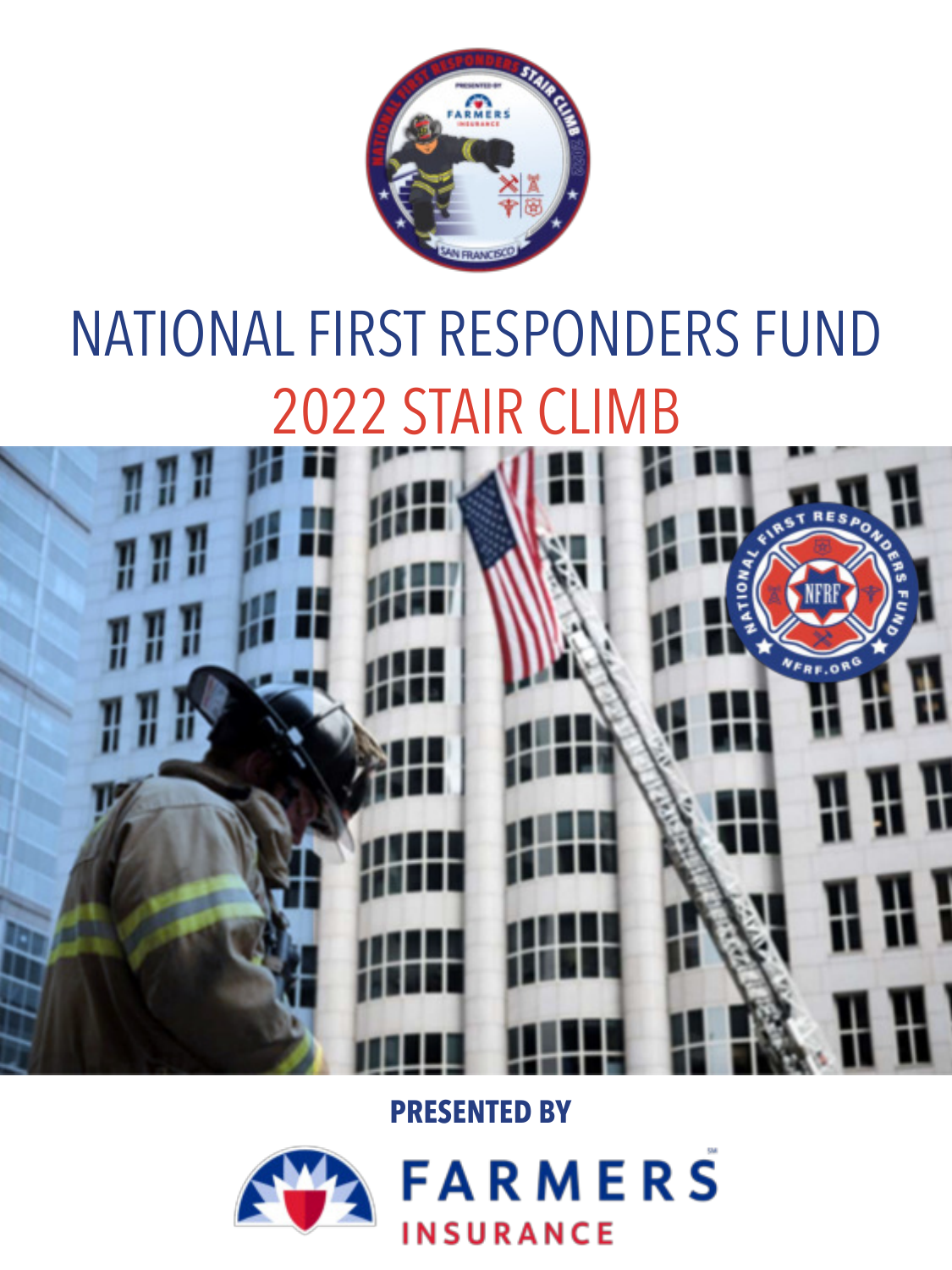

JOIN US ON 9/10/22

- Join us in person at 555 California Street in San Francisco, CA – or ANYWHERE virtually!
- Our 2022 goal is to raise \$250,000
- Climb alongside heroes in one unforgettable day to honor sacrifices made by First Responders

## WHY WE CLIMB

On a daily basis, Firefighters, Paramedics, and Police officers witness numerous tragic incidents while on duty. This recurrent, cumulative exposure to horrific events is the reason that more than 20% of First Responders suffer from Post-traumatic Stress Injuries (PTSI). Treatment options are available, but many of them are not covered by health insurance, and must be paid for out-ofpocket. Oftentimes, these costs are prohibitive for a hero in need of help and can create obstacles for them to ask for the help. Our goal is to eliminate the barriers and allow them to get the help they need.



## MEDIA REACH A \$275,000 VALUE!

- **Media Sponsor: Audacy**
- Recorded promotional mentions on KLLC, KGMZ, KCBS, KITS, and KGMZ
- Logo with station fundraising landing pages with drive to register/donate across all station websites
- Event listings on all stations
- 6x station eblasts (across cluster) with drive to register/donate across all stations reaching
- Over 120,000 opt in listeners per group eblast
- 12 E-blasts to NFRF database of over 8,000
- Social media mentions on NFRF social platforms reaching over 30K monthly

## WHO WE ARE

First Responders are there for us on our worst days for this reason the National First Responders Fund was founded. The NFRF is a 501C3 charitable organization founded to care for those who care for us. It is our vision to the be the national leader in first responder mental health support, education, advocacy and resiliency.

(Tax ID# 82-3266569)

Email Carlye@NFRF.org for more information